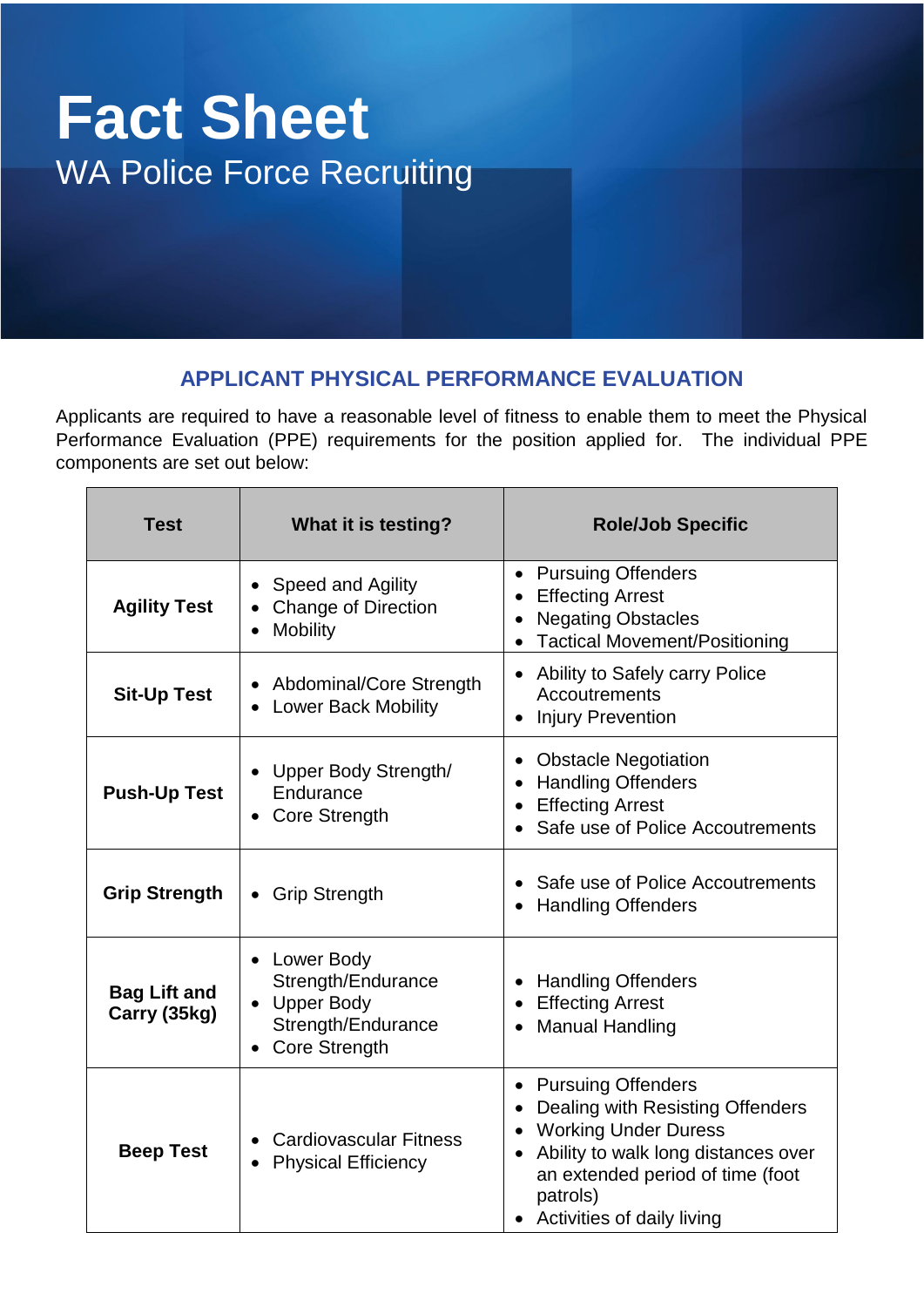Each assessment undertaken by an applicant is required to be supervised by an experienced Physical Trainer. Applicants are required to source a Physical Trainer who holds a minimum qualification of a Certificate IV in Sport/Fitness or equivalent or a Degree in Sports Science or equivalent and must have practiced in the industry within the last 5 years.

Further information relating to each of the assessment components is detailed below:

# **1. Modified Illinois Agility Test**

The Modified Illinois Agility Test is a maximal capacity test used to assess your ability to change direction under speed. You will be required to move your body in the space accurately and rapidly via changes of speed and direction within a horizontal plane.

| <b>Recruit and Cadet</b><br><b>Applicants</b> |       | <b>Custody Support</b><br><b>Applicants</b> |       |
|-----------------------------------------------|-------|---------------------------------------------|-------|
| <b>Male</b>                                   | 20.00 | <b>Male</b>                                 | 21.00 |
| <b>Female</b>                                 | 22.00 | <b>Female</b>                               | 23.20 |

You will lie down on your stomach with your head and hands behind the start line and your chest in contact with the ground. Your feet can be in any position that will get you off the ground but your chest must stay in contact with the ground.

On the call of 'Ready-Go', you are required to get up as quickly as possible and sprint from the **START** line to the **FAR** line that is 9.14 metres away. You will then run around a small cone (coloured red in the adjoining image) placed on the line and then sprint back towards the start line.

You will continue around the first green cone placed on the **START** line (running to the right of the cone) before completing a zigzag pattern by weaving through the series of green cones to the **FAR**  line. You will then run around the green cone at the **FAR** line before repeating this sequence.

You will then repeat a straight line sprint to the **FAR** line where after running around the small cone on the line, you then sprint to the **FINISH** line to complete the test.

The timer is started on the call of 'Go' and stopped when you cross the finish line.

You will be deemed unsuccessful in this test for any of the following reasons, if you:

- − Do not complete the course within the required time
- − Run the course the wrong way, for example, you forget to weave on the way back
- − Make contact with any of the cones
- − Do not run two feet around the outside of all cones

Two attempts will be given for this test.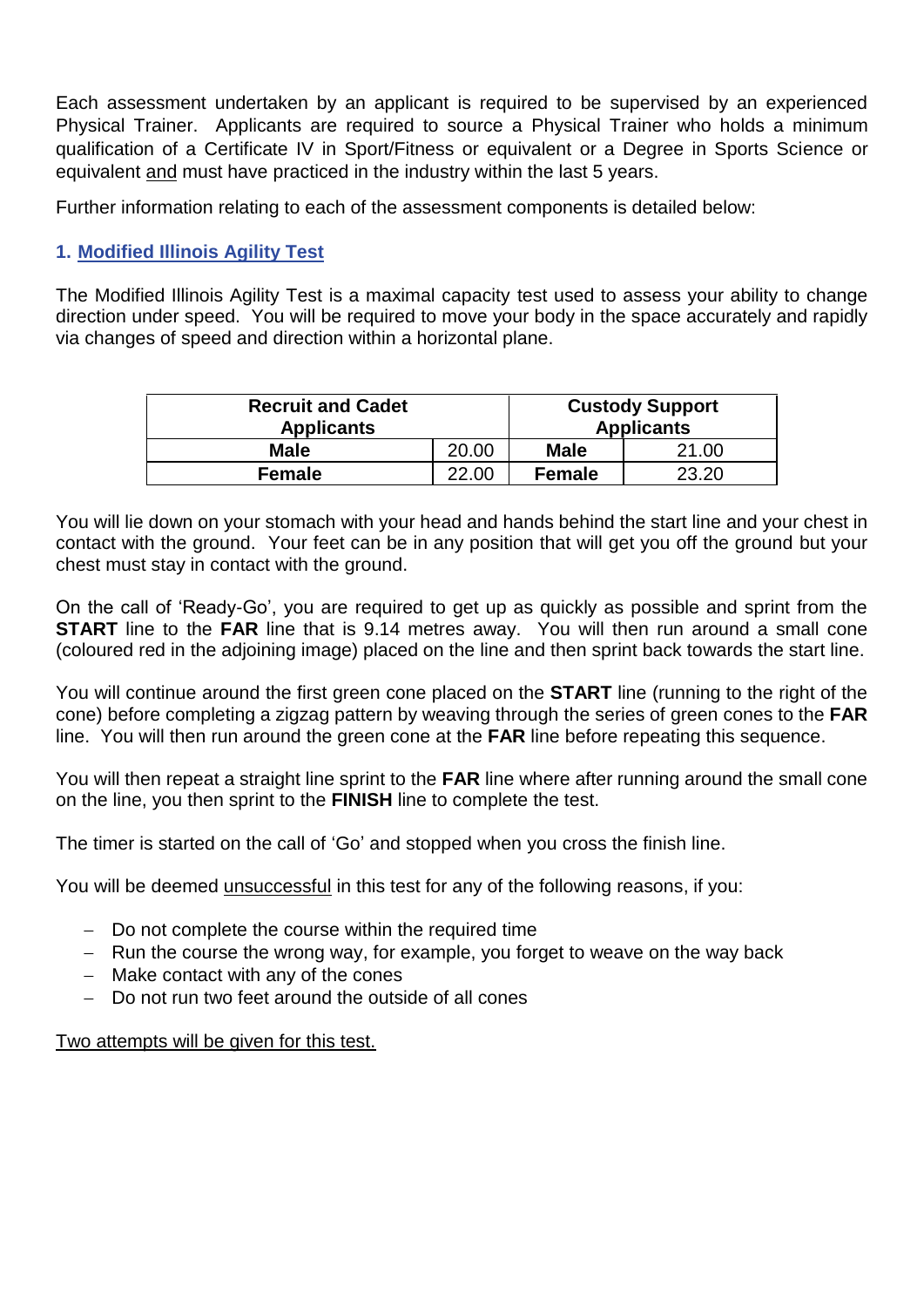#### **Agility Test Illustration**



#### **2. Abdominal Strength Test (Sit-Up)**

The abdominal strength test requires you to lie on the floor on your back with both arms crossed over your chest with hands in contact with the shoulders. Your knees must be raised up to an angle of approximately 90 degrees, keeping both feet flat on the ground.

You are required to sit up, bringing your elbows up to your knees. Both feet must remain in contact with the ground throughout the sit-up. Your feet are not to slip/slide or lift off the ground.

Only one sit-up is required to pass this test. You will be given three attempts. If you are not successful after the third attempt you will not be able to participate in the bag lift test due to an identified risk of potential injury.



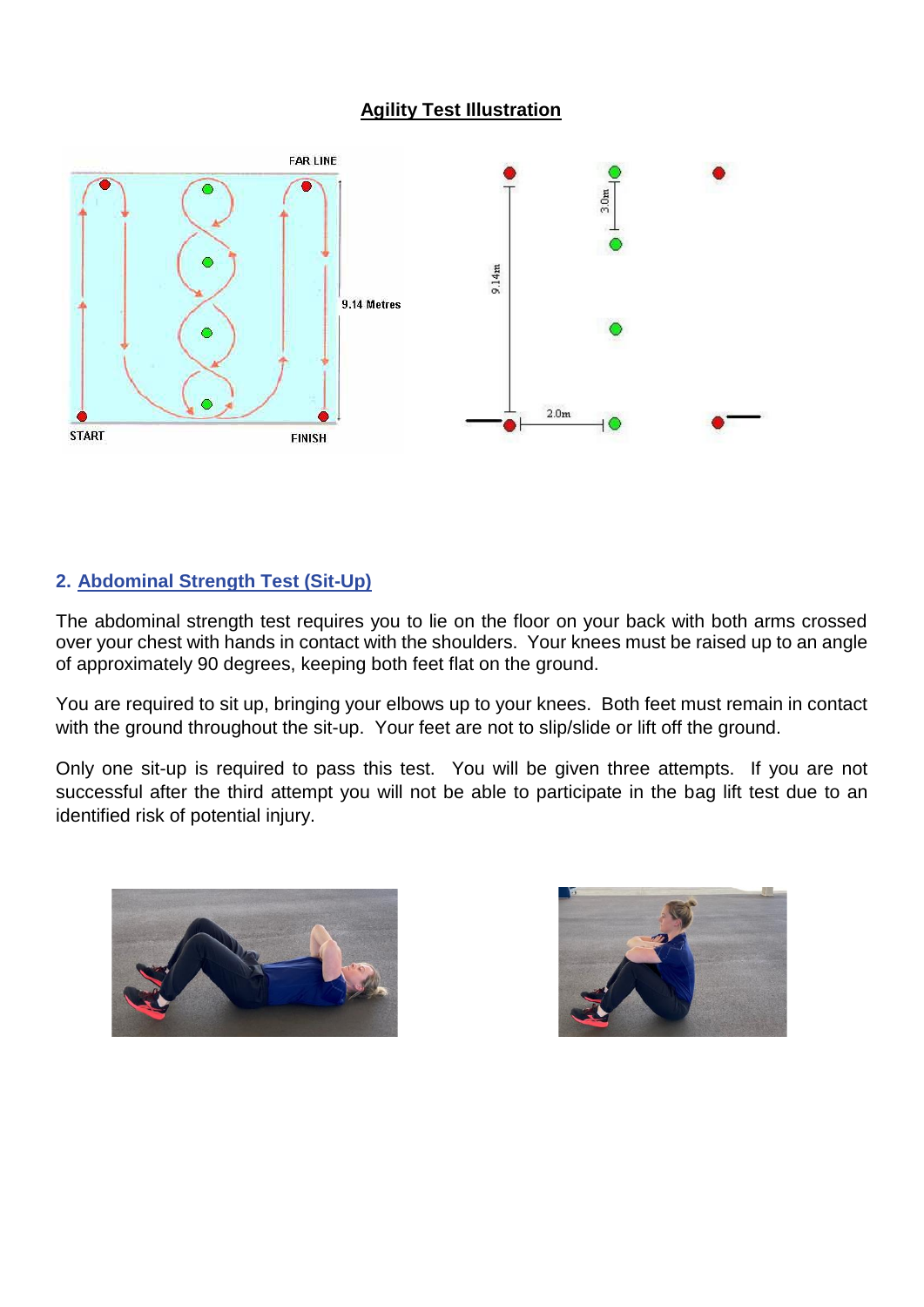## **3. Push-Up**

You will be required to perform a certain number of push-ups (see the table below), to assess your upper body strength in a pushing phase and your ability to support your body weight.

You must begin in the 'up' position on your toes, whilst keeping your legs straight and feet together. Your arms should be straight with your hands slightly wider than your shoulder distance. You will lower your body until your arms are at a 90 degree bend or less, keeping your body straight at all times and then returning to the start position. This counts as one repetition. You must keep your body straight and lower sufficiently, fully returning to the start position. You cannot pause for more than 3 seconds between repetitions.

If you perform three consecutive pushups utilising incorrect technique you will fail the test.

#### Only one attempt is given for this test.

| <b>Push-Ups</b>    |                            |  |  |  |
|--------------------|----------------------------|--|--|--|
| <b>Recruit</b>     | <b>Custody Support and</b> |  |  |  |
| <b>Applicants</b>  | <b>Cadet Applicants</b>    |  |  |  |
| <b>Male/Female</b> | <b>Male/Female</b>         |  |  |  |
| 10                 | ņ                          |  |  |  |





## **4. Grip Strength**

An adjustable dynamometer is used to measure grip strength. Using a hammer grip, you will grip the apparatus starting with your dominant hand and then using your non-dominant hand. Your arm will stay by your side with a 90 degree bend at your elbow. You will squeeze the hammer grip as hard as possible for approximately 3 seconds.

Two attempts may be given on each side with a minimum of 30kg on both left and right sides required for you to pass this test. The second attempt will only be used if you are unsuccessful on the first attempt.

Custody Support and Cadet applicants are not required to undertake this test.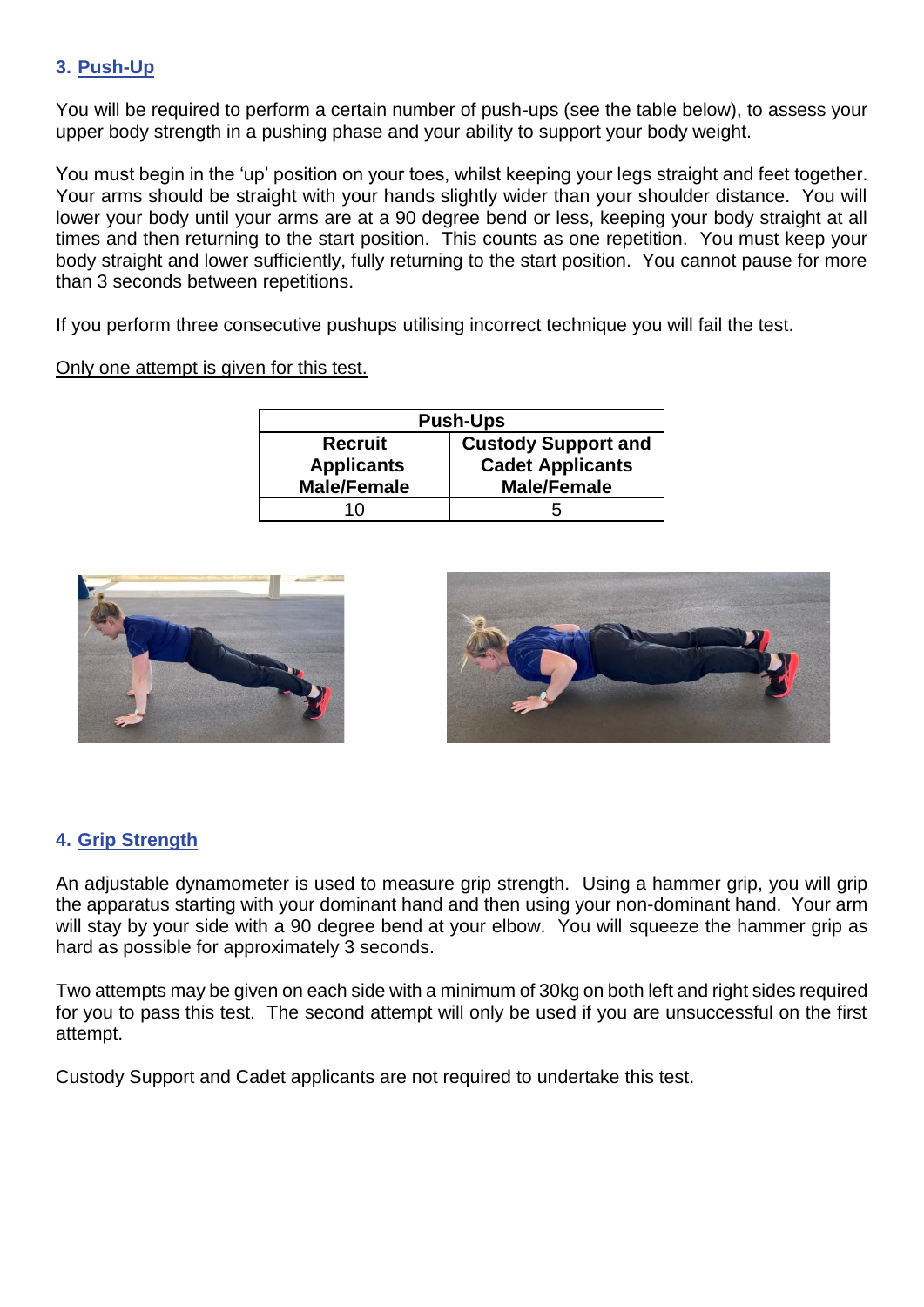## **5. Bag Lift and Carry (35kg)**

You are required to lift a 35kg Aqua Bag with the correct lifting technique. Once you have lifted the bag correctly you are required to walk with the bag at hip height for a distance of 20m and place it safely on a table approximately 70cm in height. You must ensure this weight is always carried on your hips.

You are only allowed to walk with the bag and will be deemed unsuccessful in this test for any of the following reasons:

- − Incorrect lifting technique
- − Inability to carry the bag in a safe manner
- − If you drop the bag at any time during the test

Two attempts will be given for this test.





#### **6. Beep Test**

The Beep Test is a test designed to assess cardiovascular fitness. This exercise is carried out on a flat, non-slip surface between two lines 20 meters apart. Applicants are required to run between the markers in time with a CD or IPod.

Beginning at Level 1, applicants must progress through each level and the required number of laps to the minimum level required for their age and gender. If the applicant does not reach the 20m line by the time the beep sounds they are to be called 'short'.

If the applicant does not reach the 20m line on two successive beeps then they are to be removed from the test. Hence, if the applicant reaches the 20m line after they are called 'short' then they are allowed to continue. Please note lap time decreases for each level. Only one attempt is given for this test.

#### Only one attempt is given for this test.